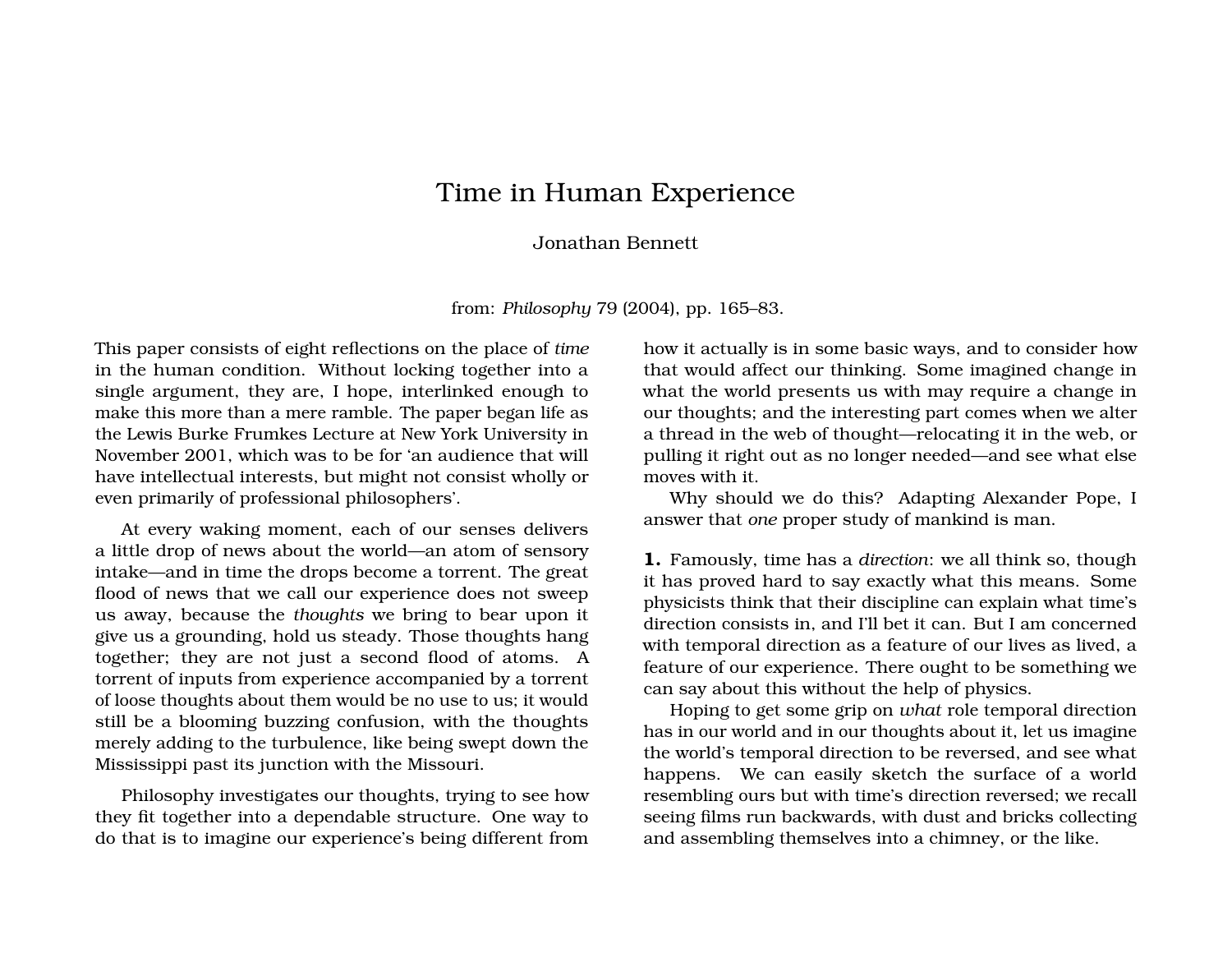Chimneys are only a start of our thought experiment; let's introduce people into it. In the reversed world, a human being comes into existence by the gathering of bits of matter in the ground or in a crematorium, followed by further events that assemble the bits into a structure that works biologically. These are varied. For some people the structuring events occur quietly in a hospital bed: those folk come gently out of that good night. For others the events occur violently in a burning vehicle, and so on. But all humans go out of existence in the same way, by shrinking, entering a woman's womb, and through nine months being absorbed into her body. With care, we can tell this story—the part belonging to physics and biology—without running into incoherence.

When we try to bring human behaviour into the reversedworld story, we find that much of it makes no human sense. Think of a reversed game of golf, or dinner party, or sight-seeing tour: we can imagine the behaviour, but cannot give a coherent account of what the people *would be up to* in behaving like that. But sometimes we are not defeated in that way, and one large class of such cases can be identified: when actual behaviour is any kind of *making* or *destroying*, its temporal dual fits the other member of the pair: constructing becomes dismantling, healing becomes wounding, and so on.

Harming and helping are a pair like that. In harming someone you drive his condition from better to worse, while helping is the reverse of that; so if we take an actual episode in which harm is done, its temporal dual should make sense, understood in terms of help. War provides grist for this mill. A battle involves a long, steady move from better to worse. One side, or both, may have decent strategic objectives; but the battle itself is a steady drive of deliberately injurious human activity through which just about everything and everybody ends up worse off than they were at the start.

Run *that* backwards and you get a protracted move from worse to better—a saga of pure help. Kurt Vonnegut brilliantly exploited this fact in his novel *Slaughterhouse Five*. Its central character, a man whose relationship to time is screwed up, sees a film showing the 1945 allied bombing raid on Dresden—a normal film, but he experiences it backwards. Here is Vonnegut's account of what he experiences:

> American planes, full of holes and wounded men and corpses, took off backwards from an airfield in England. Over France, a few German fighter planes flew at them backwards, sucked bullets and shell fragments from some of the planes and crewmen. They did the same for the wrecked American bombers on the ground, and those planes flew up backwards to join the formation.

> The formation flew backwards over a German city that was in flames. The bombers opened their bay doors, exerted a miraculous magnetism which shrunk the fires, gathered them into cylindrical steel containers, and lifted the containers into the bellies of the planes. The containers were stored neatly in racks. The Germans below had miraculous devices of their own, which were long steel tubes. They used them to suck more fragments from the crewmen and planes. But there were still a few wounded Americans, and some of the bombers were in bad repair. Over France, though, German fighters came up again, made everything and everybody as good as new.

> When the bombers got back to their base, the steel cylinders were taken from the racks and shipped back to the United States of America, where factories were operating night and day, dismantling the cylinders, separating the dangerous contents into minerals.. . . The minerals were then shipped to specialists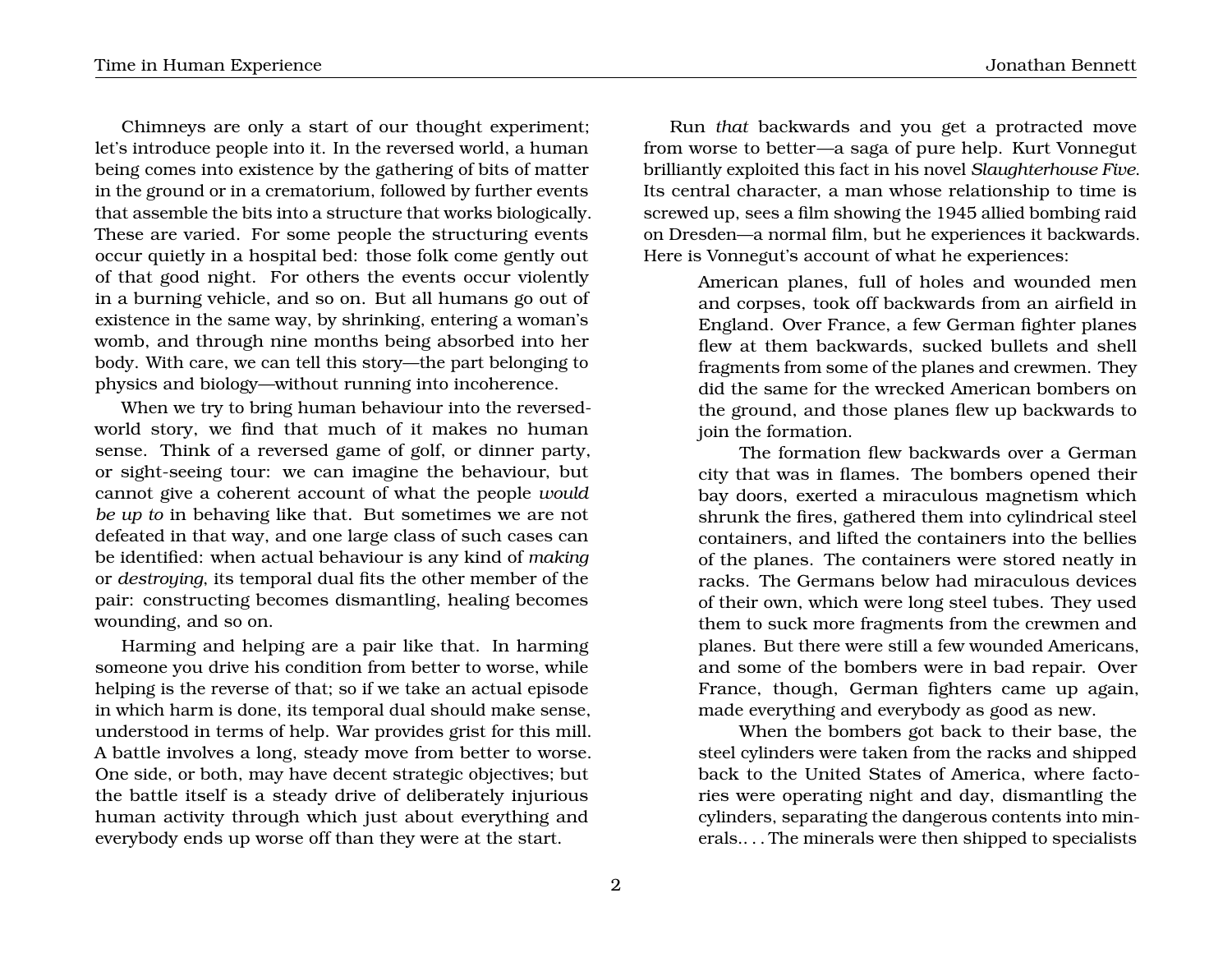in remote areas. It was their business to put them into the ground, to hide them cleverly, so they would never hurt anybody ever again. (Kurt Vonnegut, Jr., *Slaughterhouse Five*, New York: Dell Publishing, 1969; from chapter four)

'. . . they would never hurt anybody ever again'—that moves me every time I read it; and yet it's a blunder, isn't it? In the context of *that* story the contents of the cylinders have hurt nobody; indeed, they have done nothing but good.

Still, the rest of the story makes a kind of sense, but only because *harm* and *help* are temporal duals of one another.

I have thought of Vonnegut's story as involving people who act for reasons: they act as they do *so as to* bring help, *aiming to* make things better. Let us take the motivational story further, and see where that leads us. Stretching history a bit, pretend that the actual raid on Dresden was launched as revenge for the less devastating raid, four years earlier, on defenceless Coventry.

On the face of it, the switch of temporal direction turns backward-looking to forward-looking revenge—harming someone because of harm he *will* do to you later. But in our reversed story, both the Coventry and the Dresden episodes are benign—pure cases of helping, healing, making better. So what I am supposing to have been the actual motivation—harming Dresden because of the past harm to Coventry—becomes helping Dresden because of the future help to Coventry.

That makes sense; but now things become harder. Anticipatory reward requires solid knowledge of the future. Quite generally, to make sense of a time-reversed version of a complete, thickly detailed story about human behaviour, we shall have to reverse the past/future asymmetry in our knowledge. Most motives—including revenge and reward—involve firm beliefs about the past, and in the reversed world these will

be beliefs about the future. Let us look into what that switch involves.

**2.** We know a lot about small parts of the past, and much less about comparable parts of the future. Looking back, we have memory; looking forward, we have predictions in which we extrapolate from past to future. Predictions can be sure and true, and memories can be wrong; but still, broadly speaking, as time passes we expand what we know (the past) and contract what we do not know (the future).

In a time-reversed world, it would go the other way, wouldn't it? In that world, as time passes people gradually shift parts of the world from the known to the unknown, rather than from the unknown to the known as we do. Their knowledge is the temporal dual of ours: as time passes, we increase the stretch of time about which we can know fairly directly, and decrease the stretch for which we have to calculate predictions. For the reversed folk, on the other hand, the past is relatively unknown, and the more securely known is the future—so that as time passes their range of secure knowledge shrinks. Few of them know much about when or where they became alive, for instance, but most are informed about when and where they will go out of existence. More mundanely, a person will be more likely to know what he will eat for lunch tomorrow than to know what he ate yesterday.

Consider now a reversed-world adult with his start in life behind him and his approach to annihilation ahead. Before him lies the period when he will be a toddler—losing his ability to walk and run competently, and losing the last of his grasp of language. He knows little about this period except by hearsay—the reports of people who will be adults at that time. But as it gets nearer he will know more, and know it more firmly; and when he actually *reaches* that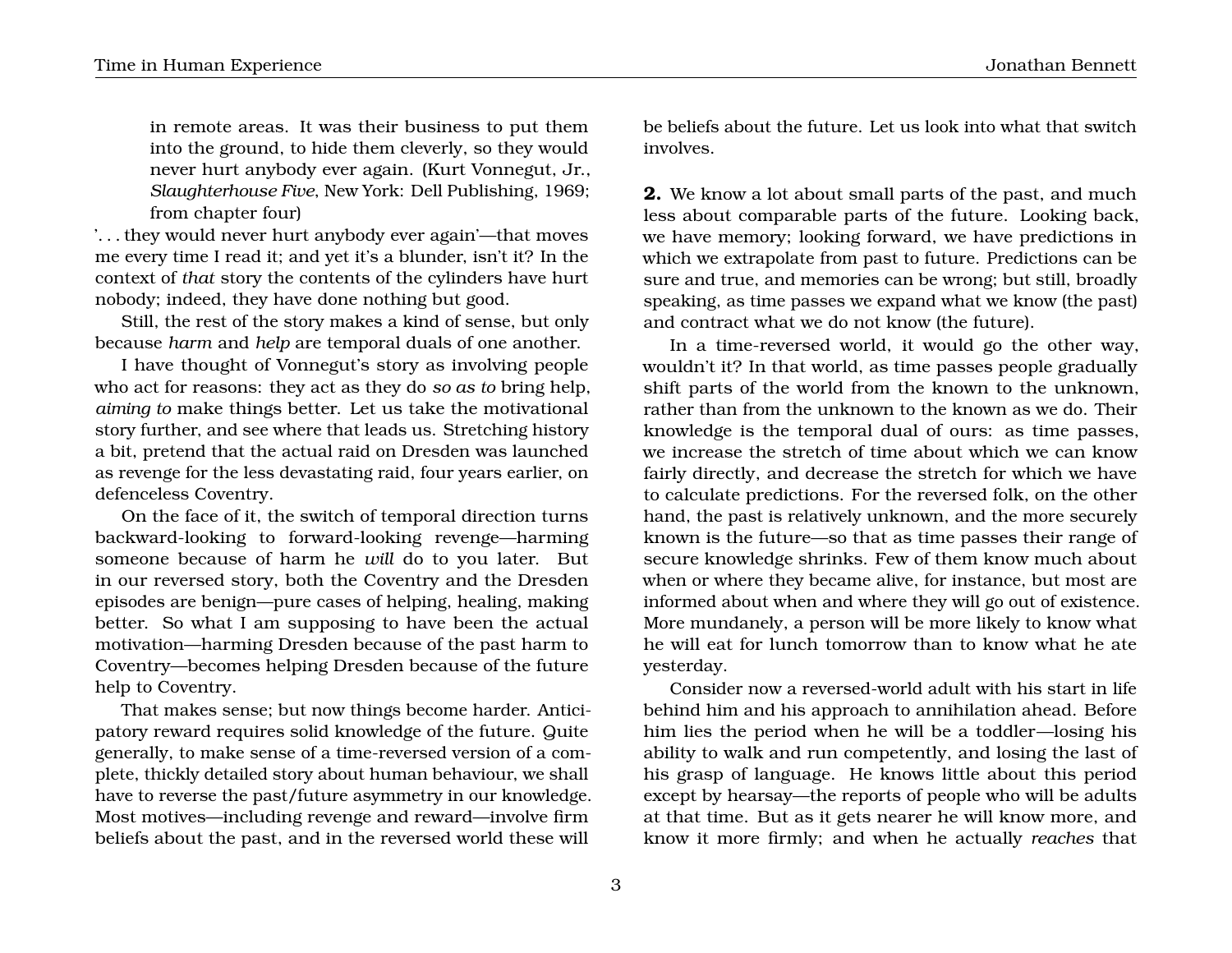toddler period, some of its episodes will loom up on him powerfully and in detail. As they approach, they will become more and more solidly real to him, until they swarm into his present and then immediately drop out of his consciousness.

This story seems to be growing ever more wild, but wild stories taken to extremes sometimes snap back into being tame after all. That may be the case here. Consider this theory:

> Our most basic and immediate notion of how past differs from future comes from the difference between what we know fairly solidly and immediately and what we know only by inference. Given that some event is present to me at a time I call Dick, unknown to me at a nearby time Tom, and fairly vividly known to me at another nearby time Harry—that *is* the notion of the relevant times' occurring in the order: Tom, then Dick, then Harry. For us, the difference in our knowledge of them *defines* the difference between past and future.

That's the theory I invite you to consider. Obviously, for much of the past we have nothing but inference, just as we have for the future. But the suggested theory says that our *basic*, *central* notion of the difference between past and future comes from the difference between memory and inference.

This view about our sense of the slope of time, our sense of how past differs from future, first came to me from Augustine, Bishop of Hippo, who devotes the eleventh chapter of his *Confessions* to a stunningly acute reflection on the concept of time.

After ten chapters in which he unburdens his soul *to God*, Augustine starts chapter 11 by worrying about how a time-bound penitent can communicate with a timeless God. From that he modulates gracefully into a more general inquiry into time and timelessness, and so we get this wonderful coda to the *Confessions.*

What did God do before he made heaven and earth? Some theologians, Augustine says, take refuge in a wise-crack: 'He was busy making hell, for people who ask awkward questions.' Wanting to improve on that, he eventually works his way to the answer that time did not pass before the creation: God made time itself along with the world; his creatures live in the time that he created, and God himself exists outside it.

Augustine was not the first to say this, but he was unique in how thoroughly he explored it. Plenty of theologians will say that God created time, and leave it at that; because *God* did it, we cannot expect to know how he did it or even what, exactly, it was that he did. Sir Thomas Browne wrote loftily: 'Time we can understand. It is but seven days older than ourselves, and its horoscope is the same as the world's.' I enjoy that, but it is conceptually complacent: Browne helped himself to the notion of time's being created along with the world, without asking what that could possibly mean.

Augustine stared that question in the face, starting with a famous remark that has, figuratively speaking, hung framed on the walls of analytic philosophers ever since: 'What is time? If no one asks me, I know; but if I try to explain it to a questioner, I do not know.'

Mostly he discusses the *reality* of time. At any moment, only the present is real; and that is a mere knife-edge, with no duration; so how—Augustine asks—do there get to be stretched-out periods of time? He answers that the stretched-out-ness of time consists in a set of facts about how realities are presented to our minds. Do not think that how we experience events somehow *keeps in step with* the temporal order in which they occur; rather, for them to occur temporally ordered *is* for them to be presented to our consciousness in one way rather than another. That answers the question 'What could it be for God to create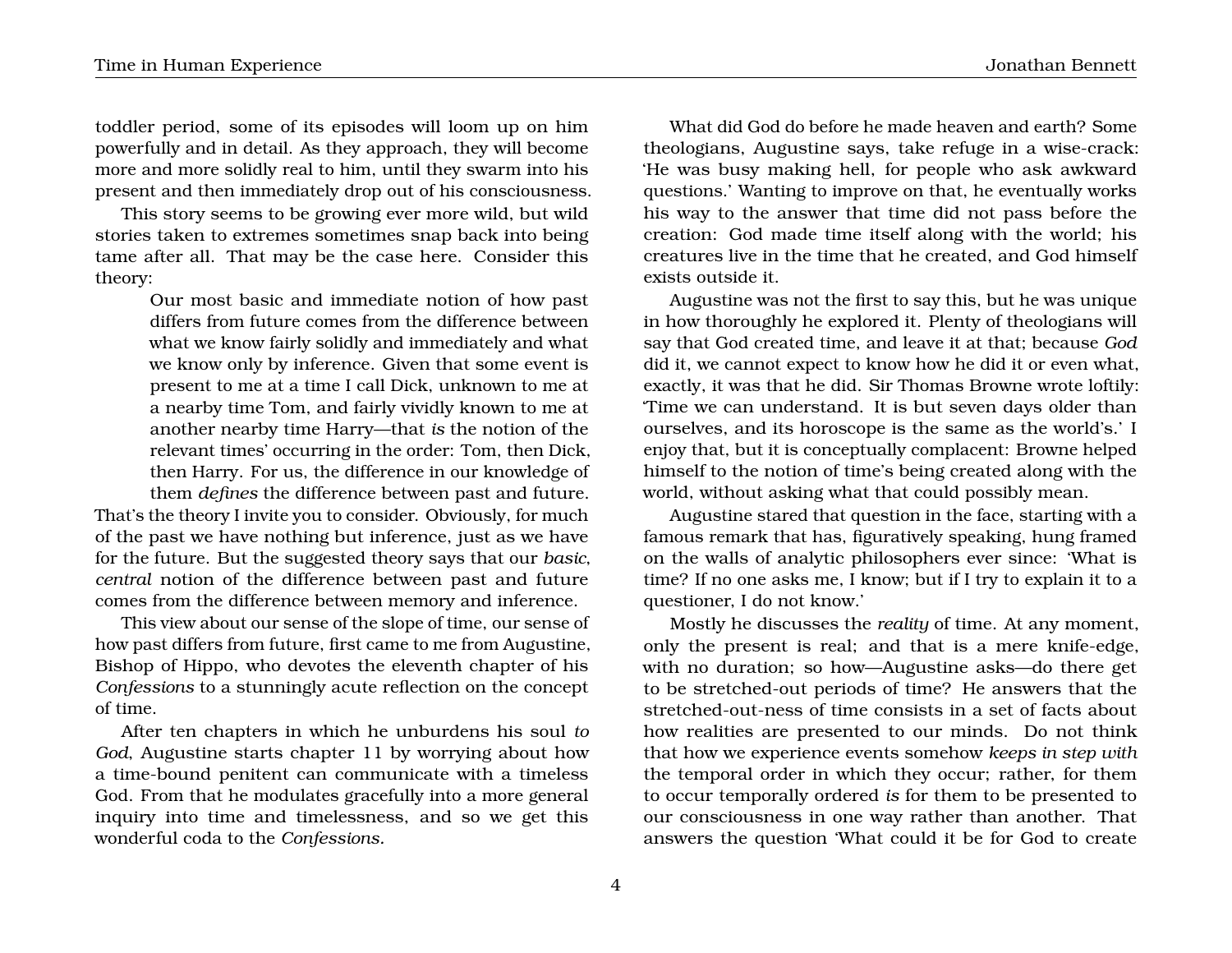time?', by saying 'He created time by creating conscious beings to whose minds realities were presented in a certain way'.

Although he does not explicitly put temporal *direction* front and centre, one can see what Augustine's view about that must be. From his standpoint, it is not a deep *fact* about us that we have one kind of access to the past and another to the future; rather, the different kinds of access define the difference between past and future. He nearly says this outright in this charming passage:

> Suppose that I am about to recite a psalm. Before I begin, my expectation is directed to the whole of it; but when I have begun, so much of it as I pluck off and drop away into the past becomes matter for my memory; and the whole energy of the action is divided between my memory of what I have said and my expectation of what I am still to say. But there is a present act of attention, through which what was future passes on its way to becoming past. The further I go in my recitation, the more my expectation is diminished and my memory lengthened, until the whole of my expectation is used up when the action is completed and has passed wholly into my memory. And what is true of the whole psalm is true for each part of it, and for each syllable; and likewise for any longer action. . . including the whole history of the human race. (*Confessions* Bk 11, §28)

Augustine means, I think, to be illustrating how the difference between our two modes of access to non-present times *creates* or *defines* the difference between past and future. And that lets him say that God's being outside time consists in his knowing everything, immediately, all at once.

**3.** Thomas Hobbes wrote scornfully about this idea (chapter 46 of *Leviathan*). Theologians deny that eternity is 'an endless succession of time', he wrote, because if God were in time that would make trouble for 'many of their bold opinions concerning the incomprehensible nature of God'. They teach us, he reports with a curl to his lip, 'that eternity is the standing still of the present time, a *nunc stans* [a standing now]; which neither they nor anyone else understand.' While I like Augustine's view about what it is to be *in* time, I am on Hobbes's side about the idea of being *outside* it. We can chat along fluently about the non-temporal existence of *numbers*, *propositions*, *relations*, and other abstract entities; but existence outside time for something that thinks and knows—that is a darker matter.

We seem to be quite unable to give ourselves any sense of what it *would be like* to have a timeless mode of being. I now explain why we cannot do this.

To get a sense of what it would be like for us if things were somehow different from how they are, we take fragments of our experience and assemble wholes out of them. We know what it would be like to have purely achromatic vision; for we have watched black-and-white movies, and have seen mountain landscapes whose whole palette is black, white and grey; and we can have the thought of a visual life that is, so far as colour is concerned, *all like that*. Or suppose we want to envisage experiencing an outer world which does not consist of hard physical objects but rather of smooth *waves* of reality of some kind. Never mind the physics. I am talking about the idea of the world's being *given* to us as wave-like, with the sort of immediacy with which it actually comes to us as full of knobbly things. We can get some sense of that, too, by focusing on the parts of our actual experience that pertain to fluids and jellies and clouds, and out of those materials trying to build a picture of a complete course of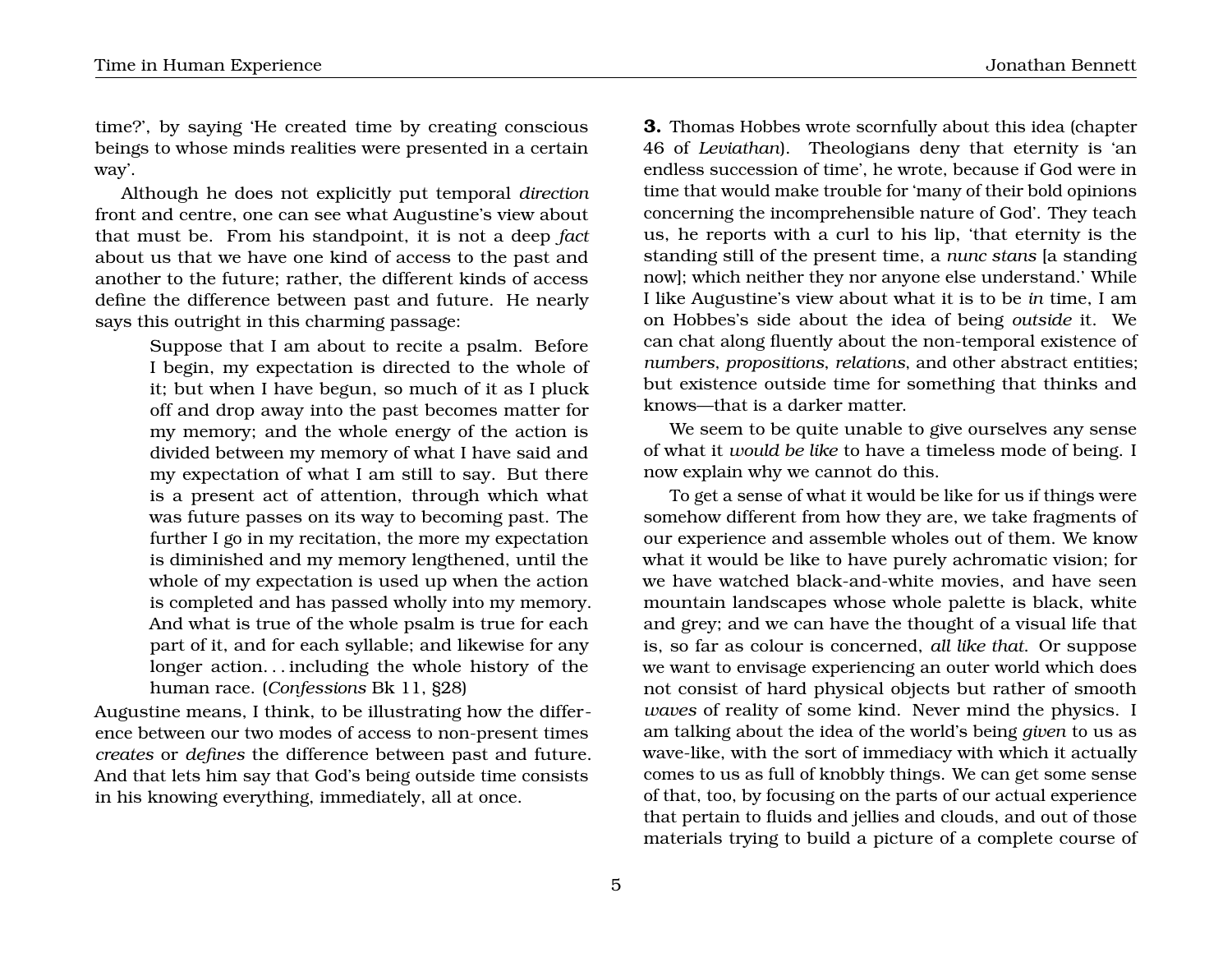experience that presents us with an objective, outer world which is not organised in a thing-like manner.

I know of no other way for us to imagine alternative possibilities for ourselves. If that *is* our only way, then to get a sense of what it would be like to exist out of time we must focus on the parts of our lives that are not temporal, and out of those fragments assemble a picture of a way of being that is *all like that*.

All like *what*? *What* fragments? In this case the technique cannot get started, because *all* of our inner lives are temporally ordered, not just over-all but also down to the finest detail. We have no atemporal fragments out of which to build; no ground to stand on while we try to get a sense of a non-temporal way of being.

So temporality lies *deep* in our thought because it spreads *wide* in our experience. We cannot think our way down to a level where time does not apply, because no parts of our experience, however small or odd, lie outside time.

**4.** As Augustine and I have both emphasized, memory is quite unlike expectation. At least with regard to the events in one's own life, one normally knows *more* about the past than about the future; and *how* one knows it is different. But the *how* part of each story is complex.

On the face of it, for the future I have only prediction working out what will happen on the basis what has happened up to now, taking the past and present as *signs* of what will happen in the future. Yet some of one's knowledge of the future is not like that. I now *know* that in a few seconds' time I shall raise my left hand—there!—I knew I was going to do that. How did I know? It was not ordinary, predictive, inferential knowledge, based on reading the signs—like the knowledge I might have that I am about to throw up, or about to lose my temper. It is *not* the case

that I detected in myself some sign that my hand was going to go up, and on that basis predicted that I would raise my hand—like looking at the clouds and predicting rain. The lives of athletes would be even harder than they are if *that* were our only way to know how we are going to move. This is a big topic, about which I have no more to say.

For my knowledge of the past I must rely upon *traces* of past events, as when charred trunks now tell us that there was a forest fire earlier. In our world it happens that traces of the past are easier to read than signs of what is to come. (In the temporally reversed world, signs will be easier to read than traces. I didn't mention this back there, because we had enough on our plates without it.) One special kind of trace is written records; an even more special kind is *memory*. Memories *are* indeed traces: how could I have a memory of entering this room if it weren't that the experience of entering laid down some trace to which I now have access? This view that memories are *caused* by the events that they are memories of was espoused by Leibniz, who apparently didn't convince anybody of it. It then dropped out of sight until Martin and Deutscher rediscovered it 35 years ago, and convinced us all.

My present interest, though, is not in the *likeness* between memories and traces of other kinds, but rather in the seeming *un*likeness. On the face of it, memory-knowledge seems to be less like knowledge gained from reading traces than it is like sense-perception. My present knowledge that a blue heron flew past my study window three days ago seems to be significantly like my knowledge that there are now people in this room: in neither case do I figure it out from bits of evidence; in each, I simply *see* that it is so.

That's on the face of it. But further reflection shows that our memory-knowledge is strikingly *unlike* sense-perception. I was reminded of this by comments that Tobias Wolff made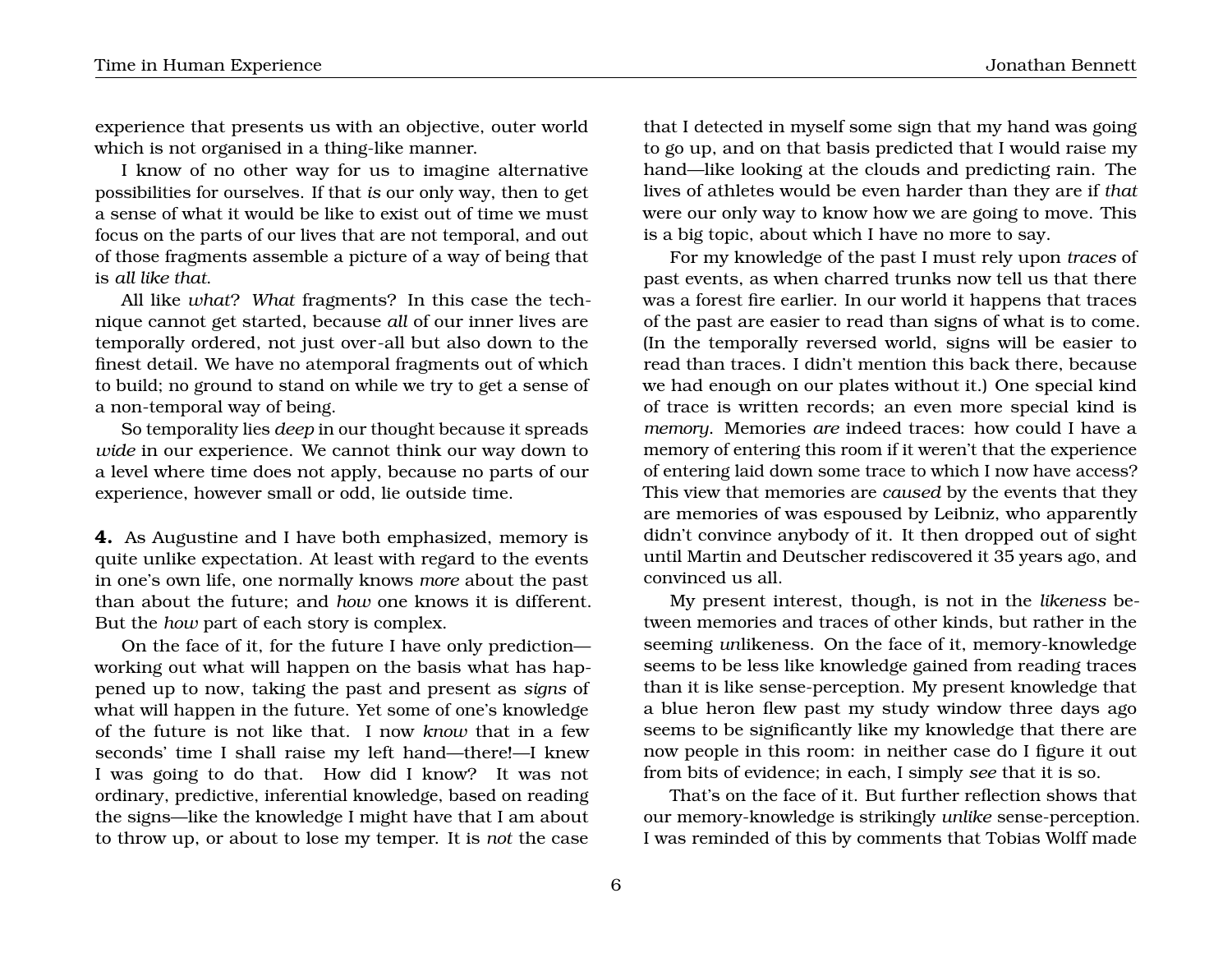in the *NY Times* about Senator Bob Kerrey's youthful sortie in Viet Nam, in which civilians were killed. Although Kerrey's account clashed with that of another participant, Wolff thought that neither man was lying: 'My instinct is', he wrote, 'that each of them believes the story his memory has been telling him all these years.' He enlarged on that as follows:

> We tend to think of memory as a camera, or a tape recorder, where the past can be filed intact and called up at will. But memory is none of these things. Memory is a storyteller, and like all storytellers it imposes form on the raw mass of experience. It creates shape and meaning by emphasizing some things and leaving others out. It finds connections between events, suggests cause and effect, makes each of us the central figure in an epic journey toward darkness or light.

This rings true, doesn't it? Never mind suppressed and recovered memories, and other such pathologies; even normal memory involves a constructing, a trying-to-make-sense.

We can imagine being better rememberers, ones whom Toby Wolff's description does not so closely fit; but one part of it cannot be imagined away like that, because we are stuck with it—it is *necessarily* true. Immanuel Kant discovered that the central, healthy, normal functioning of memory *must* involve a lot of reconstruction in the light of cause and effect.

He raised a terrific question: given that I remember seeing a flash of lightning and hearing a trumpet, how can I remember the order in which these occurred? Events don't come with their 'when' written on their faces, Kant said; we must afterwards *put* them into the order in which they actually occurred. Even if in many ways our memory *does* function like a camera or tape-recorder, it cannot record

*when* something occurred: the tape-recorder might tell you how she sounded, the camera how she looked; but neither can tell you *when* you heard and saw her.

Sometimes we can get the order right in either of two ways that Kant does not mention. One: we might remember experiencing one of the events while remembering the other. We might, for example, remember hearing the trumpet while thinking 'It would have been nice if this trumpet had sounded a bit earlier, while that lightning was striking'. Two: we might remember a pair of events as parts of a single brief event—for example, remembering the experience of flash-then-sound—like remembering da-da-da-*daah* rather than *daah*-da-da-da. That gives us the ordering only of pairs of events that are close enough in time to be contained in a single *now*. We can extend its range by linking such pairs into longer chains of events of which we have continuous memories; but most remembered pairs of events are not linked in that way. So these two ways of remembering the order of events cover only a little of the ground. The great remainder has to be dealt with in the manner that Kant describes.

On our hike we stopped for a snack, and we paused to admire a peregrine falcon; the two episodes were well separated, we do not remember everything that happened between them, and during neither episode were we remembering the other. How, then, can our memory tell us which came first, the snack or the bird? It does this, Kant says, by making a judgment about the order in which they *had* to occur: we order our past in time with help from the notion of causal necessity. For example, we recall eating the snack with the sun in our eyes, and straining to see the bird in fading light. Or we recall admiring the bird on a rock near the summit, and we know that we couldn't have got that high without having a snack on the way.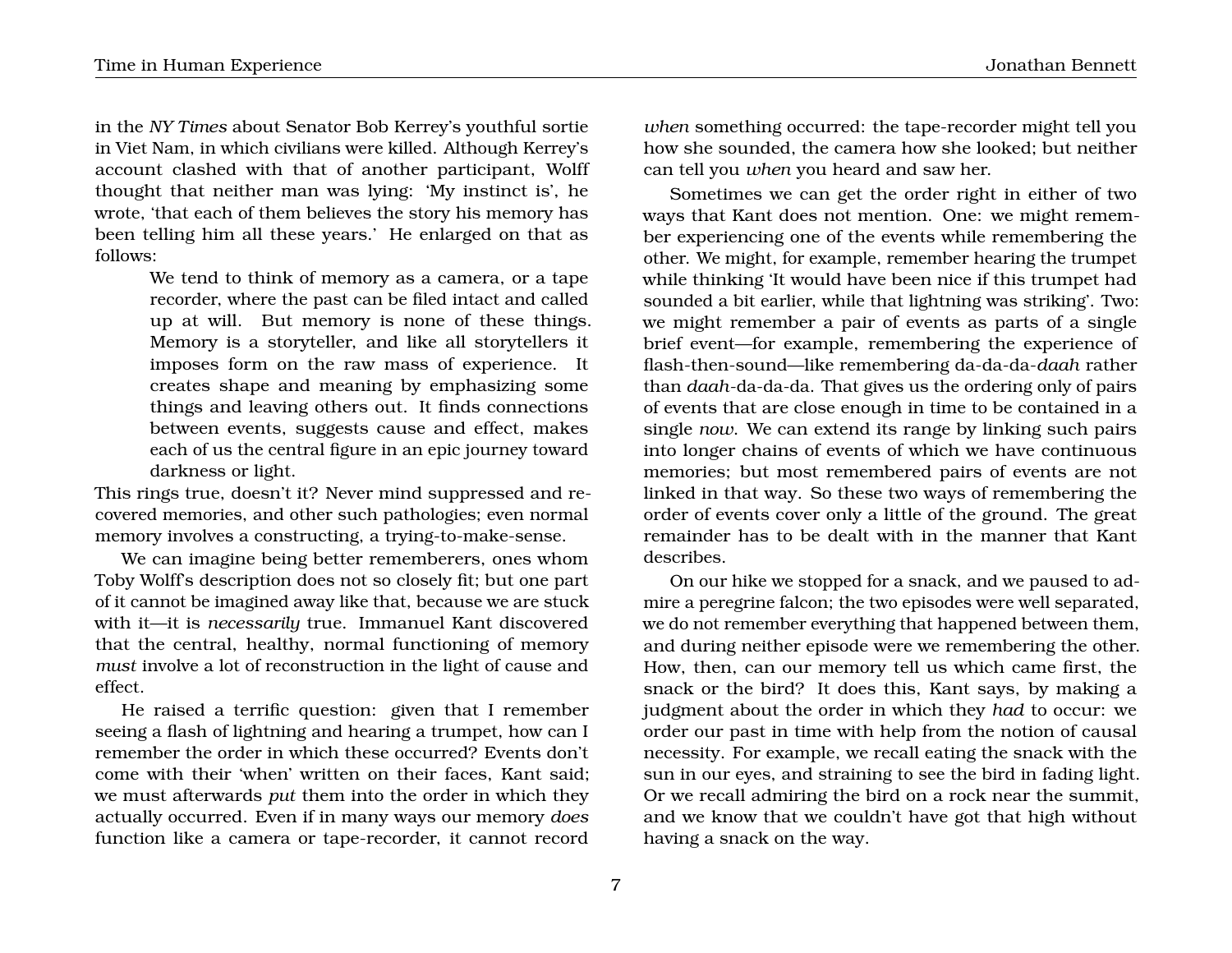Clocks often solve such problems, but they are *parts* of Kant's solution, not *rivals* to it. I recall that while I had my snack my watch said 3 o'clock, and when I watched the falcon it said 5 o'clock; but those two watch-readings are merely two more remembered events which I have to put in their proper order. Watches are designed to make this easy—we know that the short hand on a properly handled watch can't get to 5 without passing 3; so I easily order the watch-hand events and, through them, the associated episodes in the hike. All this can be re-applied to calendars.

This strikes me as a nice bit of philosophy, which fits our experience well. Try it for yourself some time: think of two personal episodes whose dates you don't recall, and try to decide which came first. If you succeed, I predict, it will be by realising that only one ordering makes causal sense.

**5.** I want us now to think about one kind of knowledge of the future—namely, predictive knowledge of how people will behave. Not the timeless knowledge that Augustine attributes to God, but rather a kind of foreknowledge about behaviour that might be available to mere humans.

How will this boulder roll if I kick it down the slope just *so*? In theory I could answer this by knowing enough about the boulder's weight and shape, the contours and texture of the hillside, and so on. Well, one might similarly be able to know how a person will act a minute from now by knowing enough about the lay-out of his body, especially his brain, and of course the lay-out of the environment that will act upon him in the next minute. No humanly possible scheme of prediction could tell one for sure how a person will behave a week from now; for that depends upon too much else—how the wind will blow, what the neighbours will say, how the stock-market will move—and it would be crazy to think that *we* could ever securely predict all that.

What about the thought that it is *in principle* predictable? That comes from the thought of the world as being strictly determined, causally controlled down to the finest detail, so that its entire future is settled already, and has only to unroll inevitably, in accordance with rigid causal laws. Many people feel undermined by that thought, even if they are sure that nobody could actually do the predicting; and the books and articles arguing that they are right to feel like that are matched by others arguing that they are wrong to do so.

Well, we have it on good authority that our world is *not* deterministic: its basic physical laws do not determine outcomes but only make them probable, and so our futures are not entirely encapsulated in the present. That is my excuse for running away from this topic, though it does not kill the topic itself. Even if determinism is false, there are challenging problems about what it implies, what trouble we *would* be in *if* it were true.

Problems arise even from the more modest idea of limited short-term predictability, such as may be possible even if determinism is false. When I am wondering whether to turn right or left at the end of the lane, I find it unsettling to think that someone who knew enough, and could compute fast enough, might know already which way I am going to turn. Why does that thought upset me?

Well, it seems to me that when I *decide* what to do, I thereby close a question which was genuinely open until just then: how I am to turn remains *unsettled* until I make my decision, which *settles* it. But if my decision was—or even could have been—predicted a moment or two ahead of time, then the question was settled *back then*. Even if my wondering and then deciding which way to turn were required parts of the entire causal chain, I am still left with a sense that if they were securely predictable then they are not what I have thought them to be—the closers of something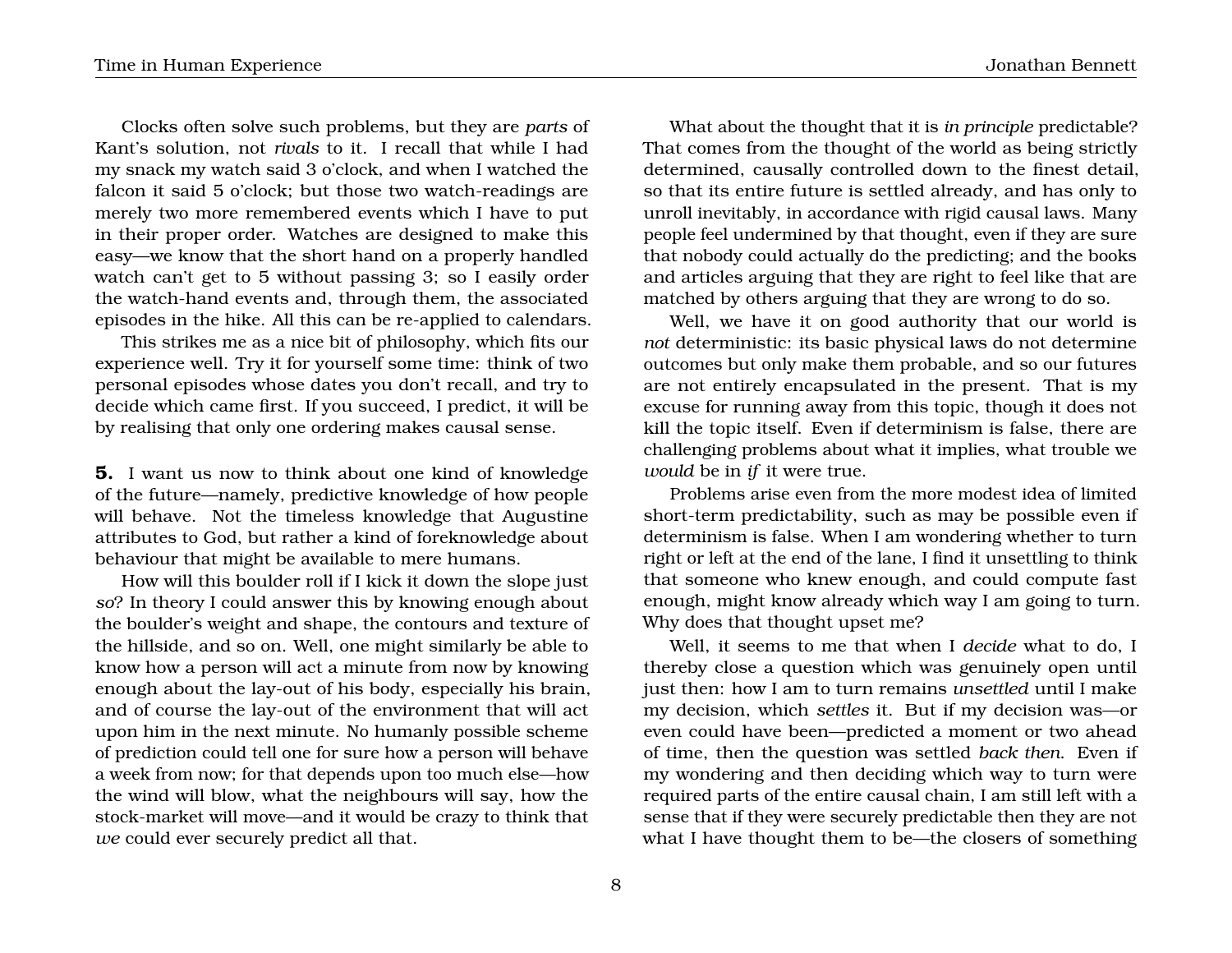that was wholly open.

It bothers me that I cannot crystallize this line of thought into something sharply literal, not depending on the metaphorical terms 'open' and 'closed'. I cannot say any more about this, but I shall address a certain worry over predictability that may be what lies behind the open/closed one.

It is the thought that if I knew myself well enough, and could calculate fast enough, I could tackle my own practical problems in the role of a predicter, pushing aside the role of decision-maker. Instead of wondering whether to turn left or right, I could take a quick look at the dials and print-outs from my brain and *predict* that I was going to turn to the left, say. That is a threat, all right. My human dignity as I see it essentially involves my being a creature that wonders what to do, and then decides. I hate the idea that I have this role only because I am, relatively speaking, ignorant and slow.

Fortunately, this threat collapses under the pressure of reflection. Even if someone else could predict which way I shall decide to turn, the facts about me on which he based his prediction are not the ones I would confront if I tried to predict my own behaviour. Like him, I would attend to a plethora of events in my brain; but my data-set—unlike his—would include brain-events reflecting the fact that I was conducting this exercise; I could take those into account as well, but that taking-into-account would create yet further events, which might also be relevant to the outcome; so I should attend to them also, but *that* act of attention would. . . you can see how the argument goes. It likens predicting oneself to chasing one's shadow; and it concludes that even if we are predictable, our role as deciders is secure. For a while it looked as though that role might be a mere product of our ignorance about ourselves, but now we see that it is more than that. Cure the ignorance and there is

still no coherent story about how we could be forced or even invited to abdicate as deciders in favour of being predicters.

**6.** A special difficulty arises out of the possibility of someone else's predicting some of our behaviour. Suppose there exists a genius who predicts with great accuracy how you will behave in certain circumstances. He does not predict far in advance, and does not predict everything; but he securely foretells certain practical decisions that you will make in the near future, and acts on the basis of those predictions. The existence of such a person might induce in you anxiety, depression, even panic; but I am concerned not with the *practical* or *emotional* difficulties he can cause you, but rather with a profound *conceptual* or *intellectual* nuisance that can arise out of his activities. It comes to us in the vehicle of the Newcomb problem.

I introduce it with a different supposition. Suppose that scientists have discovered a human gene which pretty reliably has two effects: lung cancer, and immoderate consumption of ginger. Neither the cancer nor the ginger-eating causes the other; they are joint effects of a single genetic cause, and that links them statistically so that each is a predicter for the other. Now, you learn those facts; you have been eating a lot of ginger, and you now know that your intake of ginger would count as a fairly good predicter for lung cancer. Should you give up ginger? Obviously not. If you don't have the gene, the link between ginger-eating and cancer has nothing to do with you. If you do have the gene, fighting what may be one of its effects won't lessen the other. We are comfortable with this conclusion, aren't we?

The Newcomb problem has the same structure, but a different content—one that creates acute *dis*comfort. What is predicted in the Newcomb problem is not tumours or gluttony, but practical choices. Here goes.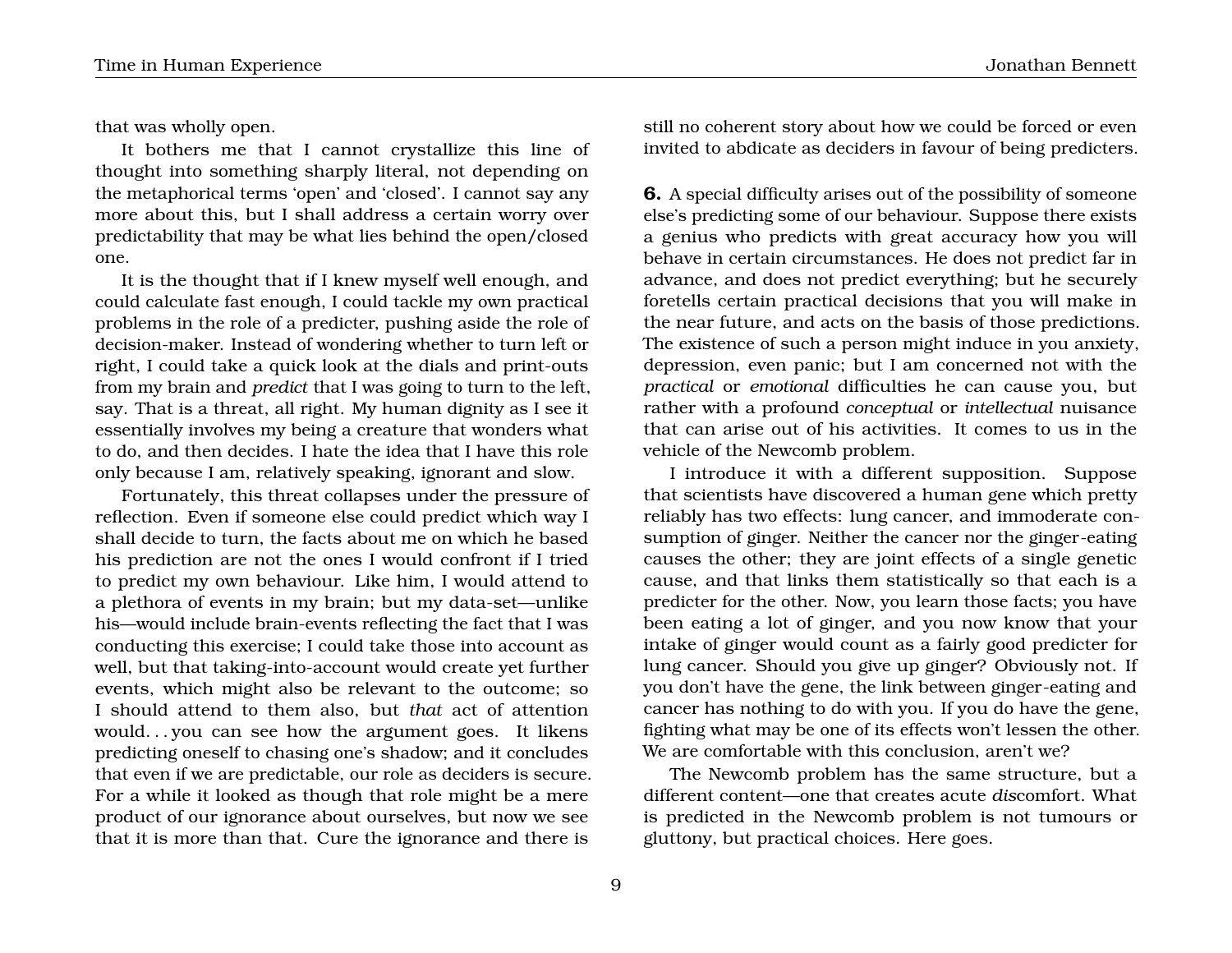You are confronted by two boxes, Small and Big, and invited to take either *Small* or *both Small and Big*; it's your choice; you may *keep* whatever you *choose*. At the time of choice, you know the following things:

- 1. A genius has a so-far-perfect record in predicting what people will do given this choice; and he has predicted how you will choose.
- 2. This predicter has put money in one or both boxes; at the time of your choice their contents are settled.

Now for the two crucial things:

- 3. If he has predicted that you will take both boxes, he has put \$1000 in Small and nothing in Big.
- 4. If he has predicted that you will take Small only, he has put \$100,000 in Small and \$1,000,000 in Big.

Knowing that and no more, which choice should you make?

On one hand, your actual choice cannot affect what's in the boxes. There they sit, containing whatever the predicter has put into them. You may get more by taking both, and can't get less; so you might as well take both. Imagine pointing to Big and saying 'That may have a million dollars in it, there for the taking; but I'm not going to take it'. Isn't that crazily feeble?

On the other hand, this predicter knows his stuff: people who took only box Small have always come away with an excellent lump of money (\$100,000), while those who took both boxes have come away with only a hundredth part of that.

There is an *enormous* literature on this—a seemingly endless debate between one-boxers and two-boxers. I have not read much of it, though I did recently see a piece entitled 'Why Aintcha Rich?' by David Lewis, in which he argued that the *rational* choice is the two-box one. Why are those who make that choice poorer than those who take only one box? Lewis answered that if the set-up described in

the Newcomb problem really existed, this would be a world in which irrationality could sometimes *dependably* lead to better results than rationality.

Well, perhaps. But I think there may be a different moral to be drawn. In recent years a few philosophers have contended that some of the perennially disputed problems in philosophy have lasted so long because we are *not equipped to understand the right answers to them*; they mean that as a basic psychological or biological fact about us. An example that has been proposed is a hornet's nest of difficulties buzzing under the general label 'the mind-body problem'.

The general thesis that we can ask some questions whose proper answers lie beyond our reach strikes me as plausible, as does the applying of it to the mind-body problem; but I can't go into that now. I do suggest that the Newcomb problem points us to a further instance of the general thesis. I suspect that we are *not conceptually equipped to think straight* about our lives on the basis that foreknowledge of our conduct is operative in the world. I suspect this to be one of several respects in which the relative unknownness of the future is of the essence of the human condition.

**7.** Here we are with our pasts and futures. We can look both ways—reminiscently in one direction and expectantly in the other—and which way we look, and what we look for, and in what circumstances, tells a lot of the truth about us.

One kind of looking forward expresses discontent with the *present*, and an evasion of it. Chekov knew about this. In one of his great, sad comedies, three sisters who feel thwarted in their lives caress the thought of the good times they will enter into when, as they hope, they leave their provincial town and settle in Moscow. In their case, the focus on a possible future is evasive and destructive; we distinguish it from the kind of forward-looking that goes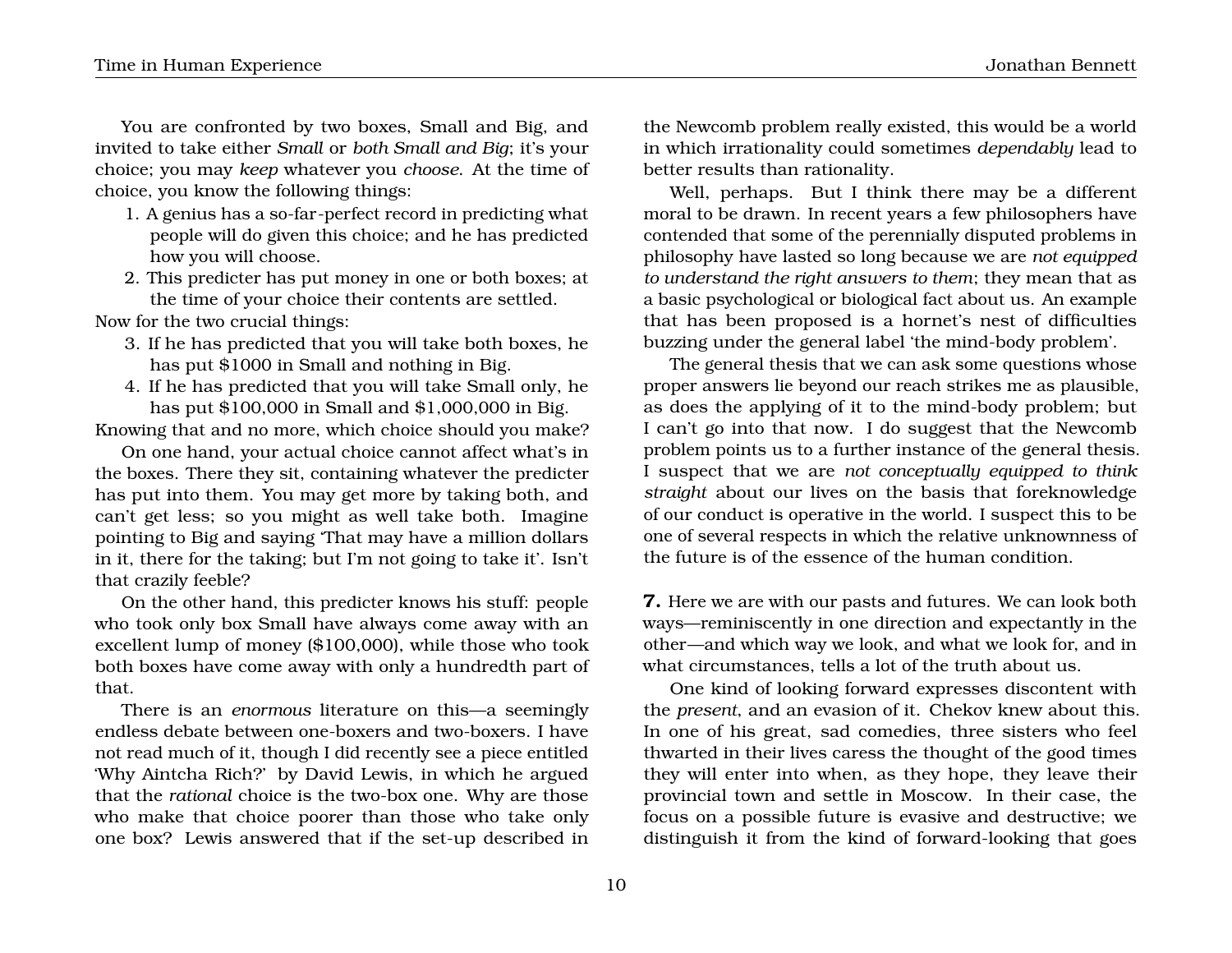with *activity*. Obviously, anyone actively engaged in some project—the pursuit of some goal—must look to the future in planning it, executing it, evaluating it as it unfolds. That is starkly unlike the passive hankering of the three sisters; but some philosophers have implied that the two are alike in that each expresses discontent with present. In this they have been making a curious mistake about purposeful activity. It seems blatant when clearly pointed out, but so do most philosophical errors; the cross we philosophers carry is that it is hard to show us to be wrong without making us look idiotic. The mistake I am considering, however, is subtle enough for some great philosophers to have fallen into it.

John Locke made the discontent mistake (as I shall call it) when he wrote that all purposeful activity arises from *uneasiness*—a vague technical term of his, referring to any kind of awareness that something is amiss and needs to be fixed. He had earlier bought into the popular doctrine that people are always moved to act by their judgments about what would be *best*; but he had come to realize the error in this.

He brings out its falsity, and his remedy, in his account of a compulsive drinker:

> Let a drunkard see that his health decays, his estate wastes; discredit and diseases and the want of all things—even of his beloved drink—awaits him in the course he follows; yet the returns of uneasiness to miss his companions, the habitual thirst after his cups at the usual time, drives him to the tavern, though he has in his view the loss of health and wealth and perhaps of the joys of the after-life: The least of these is no inconsiderable good, but such as he admits is far greater than the tickling of his palate with a glass of wine or the idle chat of a soaking club. His trouble does not come from not viewing the greater

good; for he sees and acknowledges it and, in the intervals between his drinking hours, he will resolve to pursue the greater good; but when the uneasiness of missing his accustomed delight returns, the greater acknowledged good loses its hold, and the present uneasiness determines the will to the accustomed action. . . And thus he is from time to time in the state of that unhappy complainer, *I see and approve the better, I follow the worse*. (*Essay Concerning Human Understanding*, II.xxi.35)

This contains some truth, doesn't it? For most of us, alas, the mere judgment that *it would be best* if we acted in a certain way does not *ensure* our acting thus. Locke can reasonably suppose that for a value judgment to get leverage on our conduct there needs to be discomfort, a burr under the saddle, an uneasiness.

He goes further, however, generalizing from this to an across-the-board theory of human motivation: *all* voluntary behaviour, he holds, all conduct in which one tries to *change* something, proceeds from uneasiness, discontent with the status quo, a sense of something's needing to be remedied.

This can sound right: why would you cross the road if you were not in some way—ever so slightly, perhaps discontented with the side you are on? I used to agree with Locke about this, and was led from it to a jeer at the Christian idea of heaven. Given the blissful contentment of the blessed host (I argued), none will suffer from uneasiness, nothing will need to remedied, so no-one in heaven will be motivated to act; but our highest happiness lies in activity, and we cannot imagine a happy state of being in which we *do nothing*.

Spinoza made a different theological use of the discontent mistake. He was an atheist; but he used the name *Deus*—'God'—for the entire world. This is pantheism: God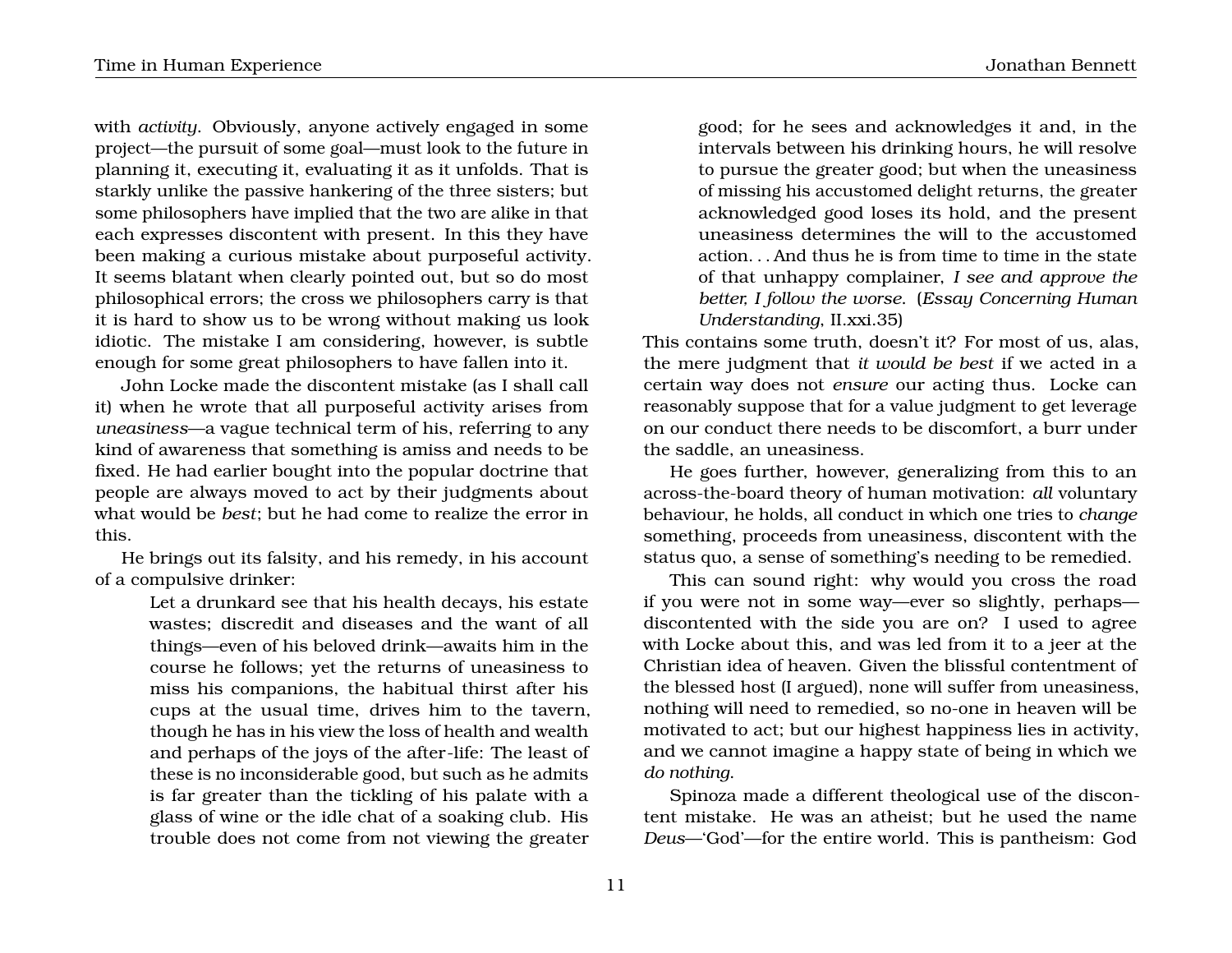as everything. Rather than flinging this dogmatically into the teeth of Christianity, Spinoza *argued* for it. If you start from Christian doctrine and think clearly and ruthlessly enough, he argued, you will find yourself driven his way. For a start, you will discover that some parts of Christianity conflict with others, so that some of your dogmas have to be dropped; and one that should be sacrificed, he argued, was the doctrine that God made man in his own image. That, Spinoza thought (reasonably enough), makes God out to be 'a man, or like a man', which he vigorously denied. He regarded as an infantile fantasy the notion of an omnipotent and eternal *person*, and his God has nothing of the personal about him/it. *Someone who truly loves God*, Spinoza memorably said, *will not try to get God to love him back*.

To talk the Christian into agreeing about this, Spinoza must get him to agree that God does not do things in the furtherance of plans or purposes. He argues for this by assuming that acting with a purpose involves lacking something, wanting to improve one's situation; whereas the Christian salutes God as being perfect and complete, and thus not in need of any fix. So the Christian should admit that God does not act purposively, Spinoza concludes. That takes a giant stride towards God's not being like a man, and a small step towards God's being the whole world.

But Locke and Spinoza and my younger self were all wrong about this. When we are moved to act by a preference for a certain possible future over something else, it need not be a preference for it over *the present*. We may have no quarrel with how things are right now—no uneasiness, no burr under the saddle—but prefer a certain possible future to *another possible future*. Walking across the downs I suddenly find myself at the edge of a cliff, and I stop. I have no complaint against how I am situated; indeed, I *love* my present condition and place. I stop because I prefer a future

in which I am alive and well to *a future* in which I am dead at the foot of the cliff. Another example: when I embarked on writing this paper, it was not to scratch an itch, to remove an uneasiness. It was because I preferred a future in which the paper had been written to one in which it had not. At times in the summer of 2001 the thought of the paper caused me discomfort because work remained to be done on it. But then the project caused the uneasiness, whereas according to Locke's theory the uneasiness always causes the project.

Indeed, what drives purposive activity is often not any kind of preference for some outcome but a sheer desire to *engage in that activity*. That is really why I write—not so as to have written a paper, but for the pleasure of the thinking and writing.

**8.** People look to the past in a variety of manners and moods: with forlorn longing, like the servant Firs in Chekov's *The Cherry Orchard*; with remorse, like someone realizing how much worse a parent he was to his children than they are to theirs; with calm satisfaction, like my father who on his deathbed said to me 'I think I have acquitted myself creditably'; with entranced pleasure at having all that material to reflect back upon, like Proust; and so on.

One way of looking towards the past, though I do not understand it well and have nothing enlightening to say about it, is my final topic. I bring it in because it preys on my mind. I have long been aware of it as active in some people's thoughts and feelings, and recently—no doubt because of my age—it has started to have a role in mine. It is a fascination with pastness as such—experiencing the past as a kind of enchanter *just because it is past*. Or because it *is* past and *was* present.